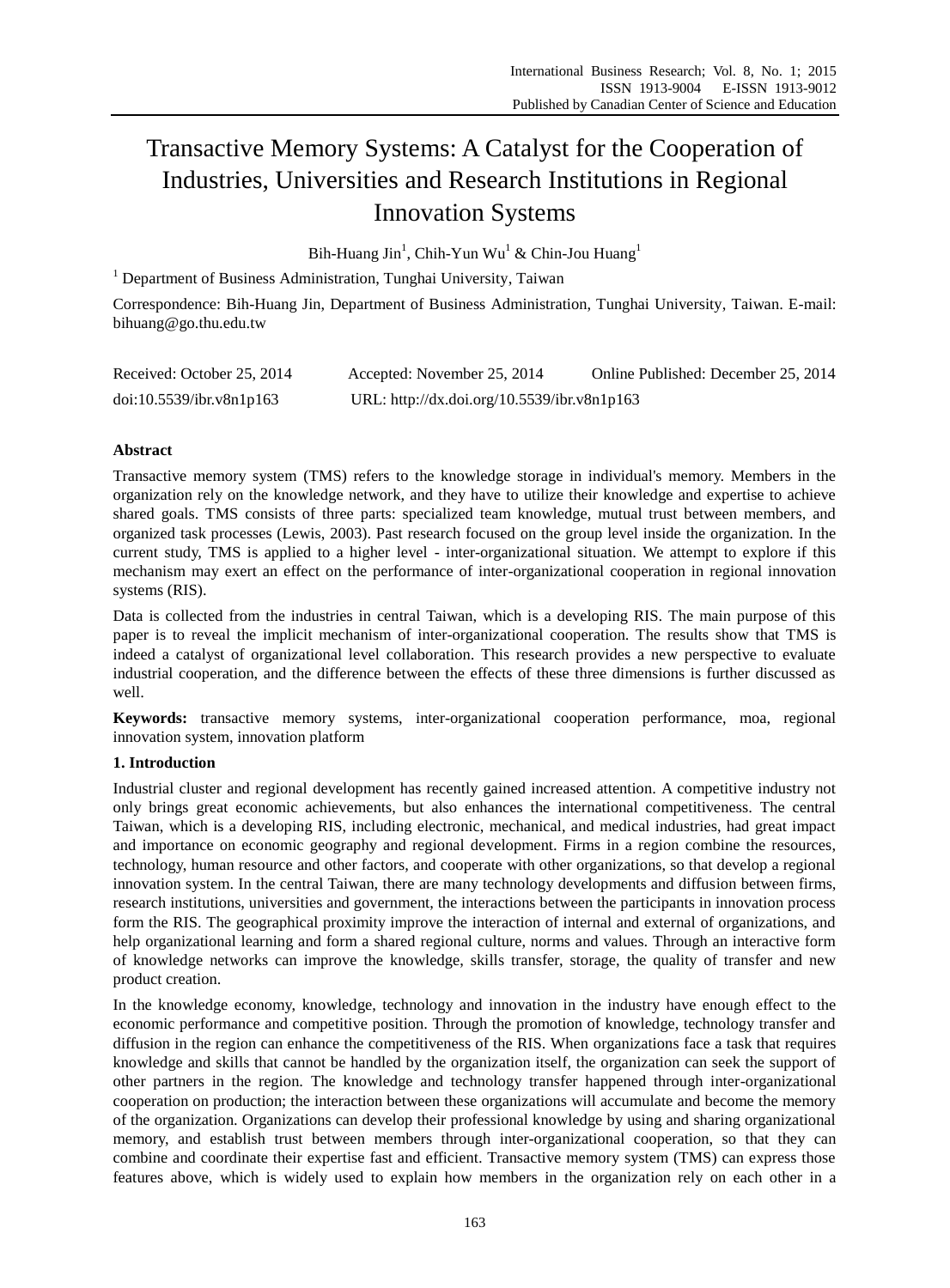knowledge network, and how they use their professional knowledge and skills to achieve mutual goals.

Lewis (2003) tried to capture a whole picture of TMS. This conceptual framework comprises three parts: the first one is specialization, indicating specialized knowledge from team members; the second is credibility, trust between team members and their reliance on each other's expertise; and the last one is coordination, which means fluent and organized task processes. Past studies focused mainly on the group level inside the organization. However, little work has been done on the organization level. TMS mechanism is discussed to inter-organizational situation in the current study. This is an interesting issue worth to investigate, and our research purpose is to explore if TMS exerts an impact on the effectiveness of inter-organizational cooperation in regional innovation systems (RIS), to capture how members' collaboration may work in RIS. We collect the data from the industries in central Taiwan, which is a developing RIS, including electronic, mechanical, and medical industries. The main purpose of the current study is to reveal the implicit mechanism of inter-organizational cooperation, and provides a new perspective to evaluate industrial cooperation, and the effects of these three dimensions.

#### **2. Theoretical Background**

#### *2.1 Innovation System*

Innovation is widespread in modern times. Ongoing product and process improvements are prerequisites for sustainability and competitive advantage both in nations and in regions. It is important to know how to create innovations and how to initiate successful innovation processes. (Andersson & Karlsson, 2006) indicated that innovations are the automatic result of continuous and prolonged inter-firm collaboration and interaction.

The concept of Innovation Systems (IS) is based upon the interactive model of innovation which is first proposed by Lundvall (1985), is used to describe the interactive relationship in production system between technology research institutions, research laboratories and its customers. (Gregersen & Johnson, 1996) indicated that the ability of this system (regional or national economy) to generate innovations depends on two factors: one is the performance of individual actors, including firms, universities, institutions, etc., and the other is their interaction shown as parts of a system.

Innovation networks are one of the most important category of business networks (Cooke, Gomez Uranga, and Etxebarria,1997). In the learning process firms may need external support; in order to get an access, they need to assimilate themselves into a system that makes these external resources available. Explore the concept of innovation system could be traced back to the concept of "industrial district" originates from the work of Marshall in the early twentieth century, when he identified the extent to which small firms develop a competitive advantage over large firms. Industrial districts can be regarded as a specific form of cluster, the inter-industrial relationships are locally thickened and reasonably stable over time, and firms in industrial districts are small, specialized, and rooted in a given territory. The main mechanisms that lead to the development of such districts involve a high degree of cooperation, primarily between small firms, institutions, and external organizations, and the innovation and learning result from cooperation, mutual dependence, and trust among local actors. As the transportation developed rapidly, industrial districts became clusters are shared and complementary with geographical proximity and have linkages between them (Doloreux, 2002) . This concept can be used to describe the industries in central Taiwan, clusters emphasis that firms create and maintain competitive advantage s not only rely on internal resources of the firms itself, but also more rely on external resources within the region. Porter considered that the construction of the cluster is a the key to create competitiveness of national industry, the cluster is a knowledge base of industrial innovation, and also an important basis for building innovation systems, their share the value chain through the production network that they established together, and the innovation diffusion.

### *2.2 The Regional System of Innovation: Concept and Core Elements*

National innovative system (NIS) is the linkages among public and private sector network, and exchanges, promote, modify, and diffuse the development of new technology. Lundvall (1992) presents the core elements, which are (1) the internal organization of firms, (2) the inter-firm relationship, (3) the role of the public sector, (4) the institutional set-up of the financial sector,  $(5)$  R&D intensity and R&D organizations. These elements play an important role in the innovation process. National innovation system is an innovative mechanism, combined with the public sector (government and research institutions) and private sector (industry and firms) in order to achieve the generation and diffusion of knowledge and technology exchange, transfer, and enhance economic efficiency(Doloreux, 2002; B. Lundvall, 1992) .

The concept of regional innovation system (RIS) originated from national innovative system (NIS) regional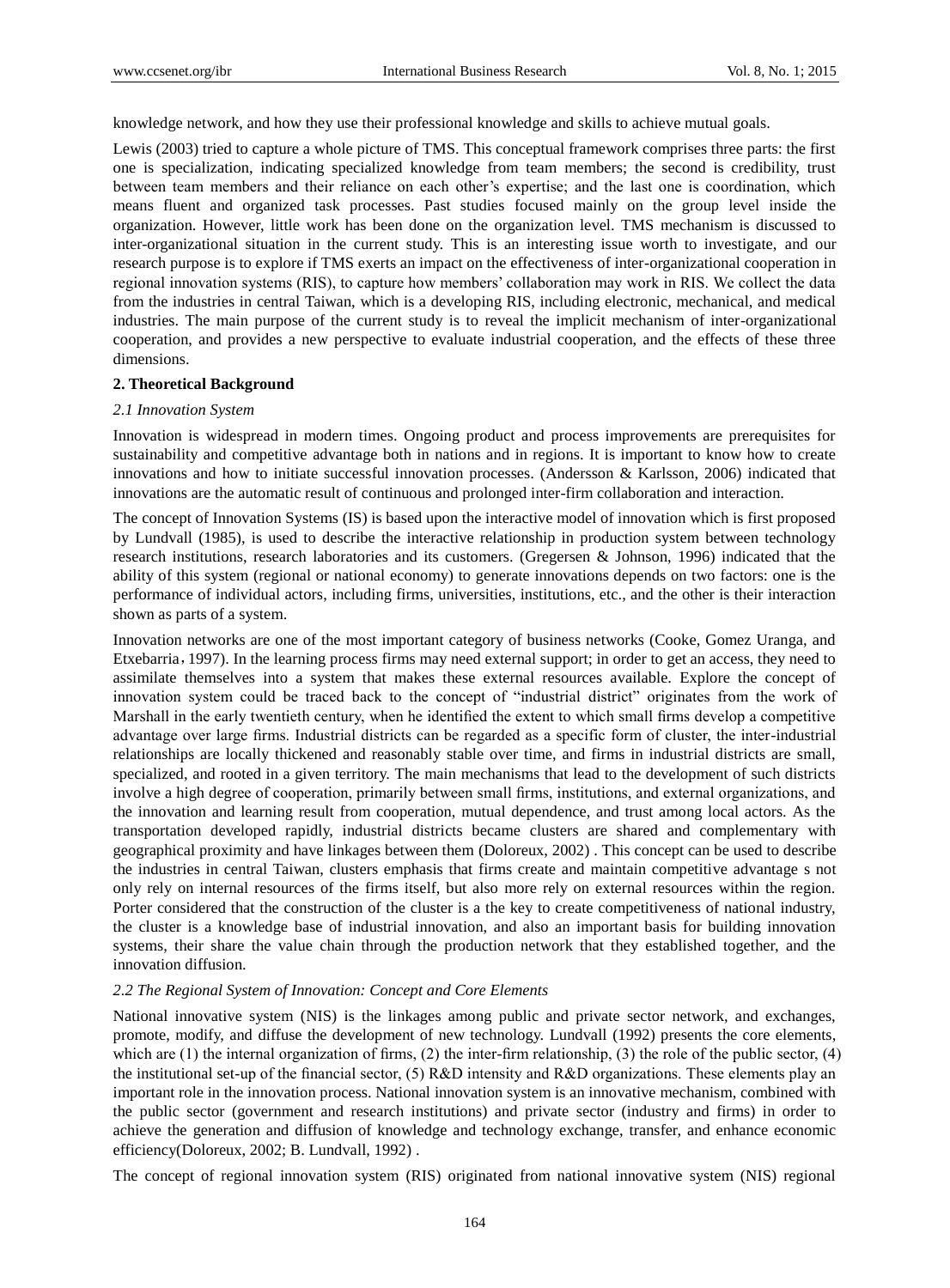systems as a subset of a national system. Cooke, Uranga, and Etxebarria (1998) described an regional innovation system is interactions and learning between firms and other organizations, and consists of a production structure and an institutional infrastructure. The three aspects of Cooke's (1997) definition: (1) interactive learning: corresponds to the interactive processes by which knowledge is combined and made a collective asset of different actors within the productive system. (2) milieu: is regarded as an open territorialized complex, which involves rules, standards, values, and human and material resources. (3) embeddedness: includes all of the economic and knowledge processes created and reproduced inside and outside firms (Cooke et al., 1998; Doloreux, 2002).

Autio (1998) based on social perspective to discuss RIS, this perspective refers to a interactive innovation model, particularly appropriate for networks of SMEs and facilitated by geographical proximity. It implies a view of the process of innovation as a social process in which interactive learning is predominant and socially embedded. RIS emphasized on promoting interaction and cooperation relations through links within the region, flexibility, innovation support, networking and interactive learning to produce organizational innovation, helping companies build competitive advantage.

Autio (1998) provides a schematic illustration of the structuring of regional innovation systems. An RIS is made up by two subsystems embedded in a common regional socioeconomic and cultural setting: (1) The knowledge application and exploitation sub-system: comprises the companies, customers, suppliers, competitors as well as their industrial cooperation partners. (2) The knowledge generation and diffusion sub-system: as the second main building block of a RIS consists of various institutions that are engaged in the production and diffusion of knowledge and skills. Key elements include public research institutions, technology mediating organizations as well as educational institutions and workforce mediating organizations. Additionally, Todtlmg and Trippl (2005) include the regional policy dimension neglected in Autio's model. Policy actors can play a powerful role in shaping regional innovation processes, provided that there is sufficient legal competencies and financial resources to formulate and implement innovation policies.

An RIS involves interactions between private and public sectors in a systematic way, and a systemic pattern of interactions is expressed in order to increase and enhance the localized learning capabilities of a region. An innovation network supported by infrastructures emphasizes the importance of interaction and collaboration between knowledge providers and the business sector. Regional policy makers should therefore try to establish networks between research universities and firms, and also try to establish a well-functioning university-industry-government relation in order to have high performance in innovation process. In addition, tacit and non-codified knowledge has been recognized as of importance in the innovation process while closeness, trust and face-to-face contacts are prerequisites (Doloreux, 2002).

An RIS is established on innovation interactions. It emphasizes knowledge transfer and learning systems, and is importance in knowledge-based economy. By innovation interactions, organizations can improve productive and competitiveness. An RIS consists of knowledge and information flows and network and cooperation, these inter-organizational interactions play an important role in the process of enhance RIS. While Cooke's definition provides a general picture of what an RIS actually is, it does not merely emphasize the main components and dynamics that comprise an RIS. Doloreux (2002) present four basic elements of RIS, and discuss below: (1) Firms are considered as learning organizations which interact with other firms and institutions that share their environment. (2) Industrial research and development, universities, governments, and other institutions can influence the creation, development, transfer, and utilization of technologies. (3) Knowledge infrastructure means the physical and organizational infrastructure needed to support innovation. It consists of innovative support structures that promote technology diffusion or are oriented toward developing new and profitable industrial activities at the regional level. Also consists of public technology transfer and innovation advisory agencies which provide technical support and information to knowledge-based firms. R&D institutions, such as universities, research institutes, and national laboratories, comprise the third form of knowledge infrastructure. (4) Innovative policies are developed to support regions' endogenous potential by encouraging the diffusion of technologies on a regional scale, including providing financial incentives for innovation efforts, technology-diffusion policies, and initiatives; promoting programs and new technology-based firms; and creating and maintaining intangible assets that favor innovation and the transfer of technology

### *2.3 Internal Mechanisms within Regional Innovation Systems*

Doloreus (2002) underlines the principal mechanisms evolving the RIS approach. It describes an RIS's principal internal dynamics which can also explain the efficiency and success of the system. These internal dynamics mechanisms including (1) Interactive learning: refers to an interactive process of knowledge generation shared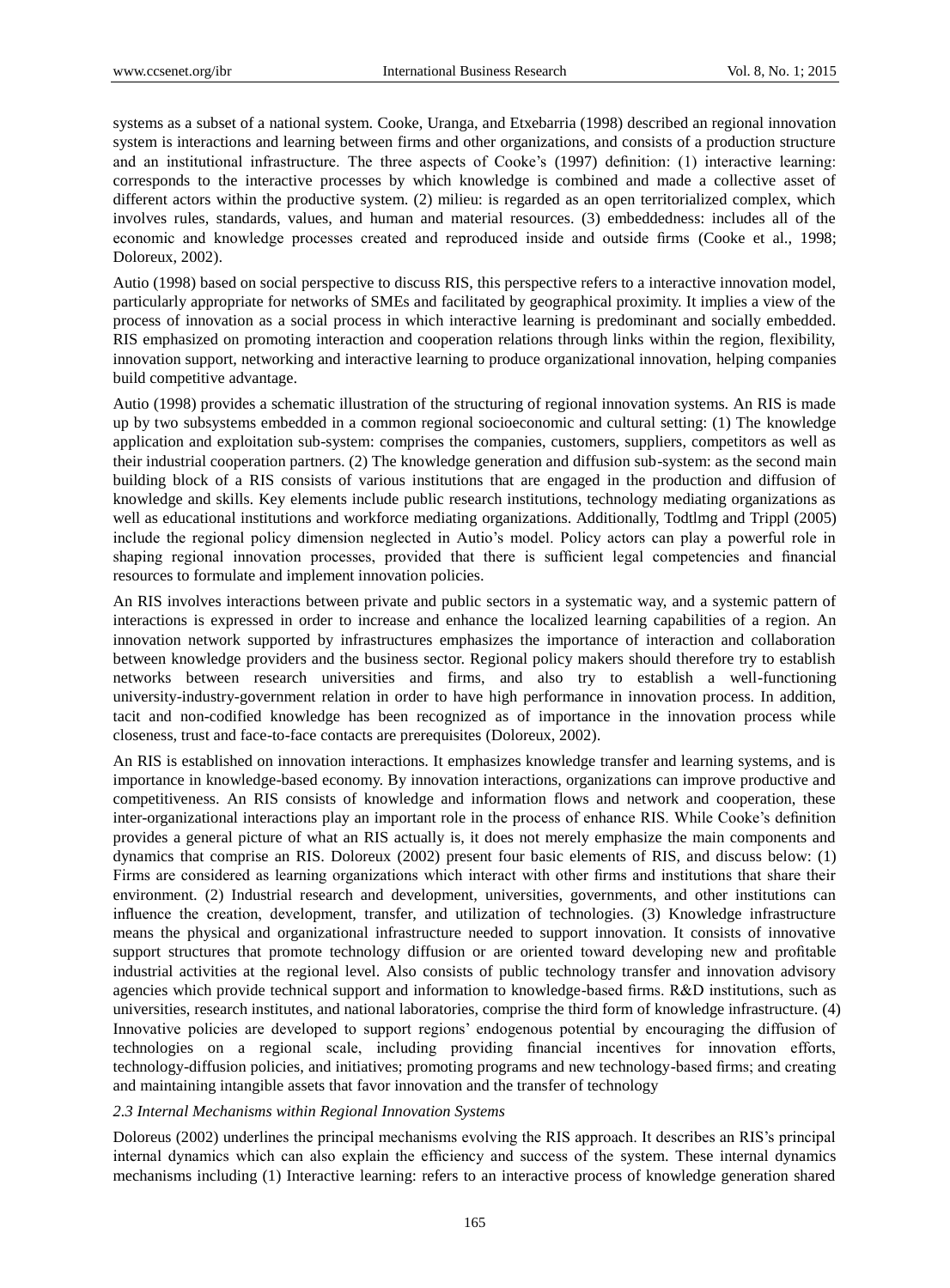by innovator participants (firms and institutions). Innovation arises among SMEs via active participation in innovation networks and cooperation with other firms and organizations. (2) Knowledge production: Shared knowledge is an important aspect of RIS because it helps increase its interactive learning capabilities. It requires a high degree of trust among actors. (3) Proximity: is related to the benefits generated by the forces of spatial agglomeration. Rich agglomeration economies provide enterprises engaged in interactive learning Geographical agglomerations of firms, as in industrial districts, located in the same region and being communities of firms sharing a common socio-economic environment can be beneficial to sharing tacit knowledge. (4) Social embeddedness: It means personal relations and networks. Such relations result from an anticipation that interactions will lead to profitable growth. Within an RIS, embeddedness is mostly concerned with the relation between interactive and collective learning and the nature of knowledge exchanges between firms and institutions (Doloreux, 2002) .

## *2.4 Regional Innovation Systems & Knowledge Flows*

Past research about innovation and interactive learning mainly emphasized the importance of local networks, pointing out inter-firm collaboration and knowledge flows may lead to technological dynamism. Dynamic economic regions can be described as relentless local social interaction and knowledge circulation. There would be strong connections to outside experts and partners, inter-regionally or internationally. Gertler and Levitte (2005) present four factors that improve the performance of RIS development: (1) Gertler and Levitte paid particular attention to internal resources and capabilities of the firm, as well as local and global flows of knowledge and capital. Access to resource and knowledge is highly related to firms' competence to do research, and then leads to commercialization of such research, and knowledge spillovers from universities are keys to firm start-ups. (2) In a knowledge-intensive RIS, the performance of innovation cooperation is closely related to knowledge flows, the most important input to the generation of successful new products is highly educated people. (3) The main participants of innovation cooperation within RIS, including firms, universities, research institutions, technology transfer institutions, etc. Government policy can stimulate the development of innovation cooperation within the region, these interactions can form a specific geographical embedded of the value network. (4) Local relational linkages and expertise are critical to support innovation, especially when firms are going to raise capital. The clearest suggestion of this comes in our finding that local/relational linkages are especially important for raising capital.

Innovation cooperation within RIS have success in commercializing the outputs of research in order to get benefit through the interactive of knowledge flows (Autio, 1998). Knowledge flow is the element to strengthen the RIS. Knowledge flow is defined as the transfer of expertise (e.g., skills and capabilities). The type of expertise transferred refers to share and exchange knowledge intra-organizations and inter- organizations, thus have accumulated to generate knowledge and the effect of diffusion. Knowledge flow can carry out through some ways such as the movement of persons, the interaction between public institutions and firms, industry-university partnerships, and interactions with other organizations (Gupta & Govindarajan, 1991). According to the research of Gupta and Govindarajan (2000), they provided that (1) knowledge outflows from a subsidiary would be positively associated with value of the subsidiary's knowledge stock, its motivational disposition to share knowledge, and the richness of transmission channels; and (2) knowledge inflows into a subsidiary would be positively associated with richness of transmission channels, motivational disposition to acquire knowledge, and the capacity to absorb the incoming knowledge. (3) The knowledge stock has value when organizations create knowledge that cannot be copied, and the knowledge shared are highly relevant with members of the network. The more knowledge shared inter- organizations, the higher value the knowledge stock have, and the more interest the members of the network have and to transfer. (4) If the knowledge-sharing organization who would like to hold the exclusive advantage of information, then it will result in decreased motivation of knowledge sharing. If firms want to hold the exclusive right of information, this high degree of self-interest will reduce the effect of knowledge diffusion. (5) The more knowledge transfer channels exist, the more organization can able to gather a variety of information to enhance the knowledge flow inter- organizations, therefore, the more inter-organizational knowledge transfer channels, the higher degree of their knowledge flow. (6) The knowledge inflow outside the organization may not have value or high relevance, are not helpful for organizational development, and may reduce the motivation to acquire knowledge. (7) Relevance of knowledge will affect the ability to absorb knowledge, the better the absorptive capacity of the organization is, the better it will enhance the effectiveness of knowledge flow (Gupta & Govindarajan, 2000).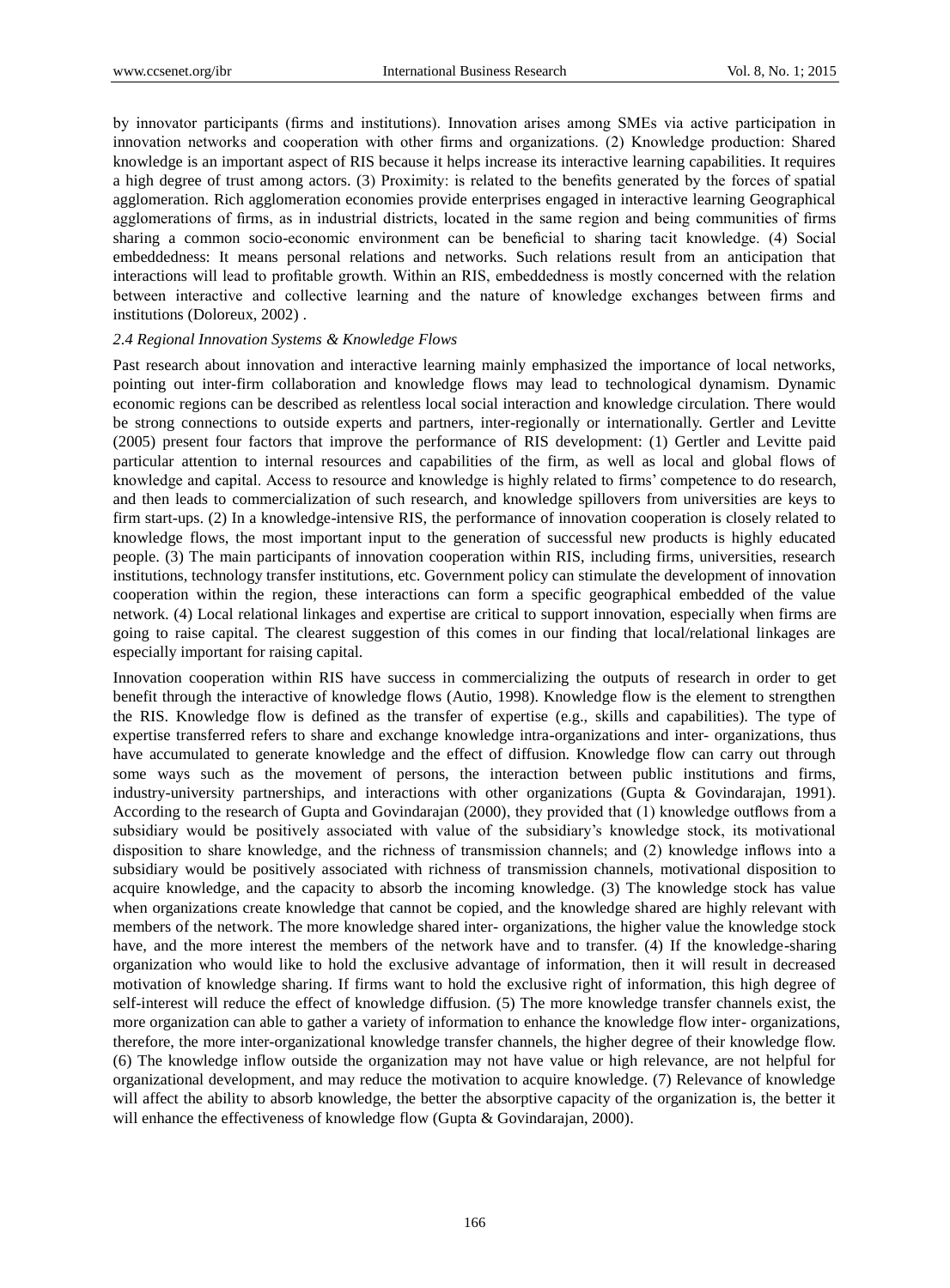## **3. Hypotheses and Research Model**

## *3.1 Transactive Memory Systems (TMS)*

Transactive memory systems (TMS) were conceived by Wegner (1987), who observed that members of groups tend to rely on one another to obtain, process, and communicate information from distinct knowledge domains. TMS is related to other models that explain team performance in terms of members' knowledge and thinking processes. According to transactive memory theory, group members divide the cognitive labor for their tasks, with members specializing in different domains. Members rely on one another to be responsible for specific expertise such that collectively they possess all of the information needed for their tasks. TMS are thought to facilitate quick and coordinated access to deep, specialized knowledge, so that a greater amount of task-relevant expertise can efficiently be brought to bear on team tasks.

Wegner, Erber, and Raymond (1991) termed this system of cognitive interdependence as TMS. Transactive memory is influenced by knowledge about the memory system of another person. The way that one person stores, encodes, and retrieves may be different from that of others, depending on information accessibility of another one's memory. Transactive memory serves as a function of a person's evaluation about the knowledge possessed by another one and about the availability of that knowledge. This kind of memory consists of one's knowing about what another person knows, as well as the content of knowledge resulting from that understanding (Liang, Moreland, & Argote, 1995).

Transactive memory works in the mind of an individual, whereas a transactive memory system exists between individuals as a bridge of individuals' transactive memories. Group transactive memory consists of both the pool of group members' transactive memory, and members' knowledge of what others know. To get a step further, TMS describes the active use of transactive memory by two or more actors to cooperatively and coordinately store, retrieve, and transfer information. Like the dyad-level TMS, a group-level TMS works when members actively use their own transactive memories to utilize other members' knowledge to achieve a shared goal (Lewis, 2003).

The effect of group TMS team performance was confirmed in past laboratory studies. Research by Moreland and colleagues (1999) demonstrated that group members who were trained to develop the specialized knowledge may work together to recall a greater volume of task-related information. In contrast, group members who were trained separately to develop overlapping task knowledge may recall less information finally (Hollingshead, 1998a; Liang et al., 1995; Richard L. Moreland, 2006; Moreland & Myaskovsky, 2000a). Those empirical results show that TMS may describe how team members synergize their collective knowledge.

## *3.2 Measures of TMS*

There were three ways to measure TMSs in dyads and groups in empirical studies, including recall, behavior observation, and self-reports about members' expertise. And recall measures were used most frequently on dyads (Hollingshead, 1998b; Wegner, 1987; Wegner et al., 1991), inferred from the quantity, content, and structure of what actors remembered individually and with their partners. Moreland and colleagues also adopted direct measures of members' knowledge and beliefs (Liang et al., 1995; Moreland, 2006; Moreland & Myaskovsky, 2000b). According to the characteristics, TMSs could be categorized into members' knowledge (specialization), the reliability of other members' knowledge (credibility), and organized knowledge processing (coordination).

These three dimensions described above were suited for experimental studies. However, recall measures depend on tasks being identical across comparison teams and on tasks having known solutions; there may be limitations for assessing TMS in field settings. Organizational teams often deal with problems with no unique or known solutions, and their tasks are different across projects and teams, which makes those measurement strategies inappropriate for field settings. (Faraj & Sproull, 2000) used self-report items about the location and the presence of expertise, as well as members' willingness to exchange knowledge, to capture expertise coordination in software development teams. The concept of expertise coordination is quite similar to TMS (Faraj & Sproull, 2000; Lewis, 2003).

Accordng to Lewis (2003), a measure of TMSs should be theoretically corresponding to concept of TMSs developed by Wegner's (1987), comprising transactive memory itself and the cooperative processes. Besides, the measure must be suitable to field settings, feasible to administer and applicable to various groups and tasks. Thus, self-reports of manifestations may meet these objectives (Lewis, 2003).

Transactive memory works when a person understands what others know and then develop different but complementary knowledge. Thus, it makes members' knowledge to be specialized and differentiated. Specialized knowledge itself is not sufficient for innovation; if lack of understanding or communication, members may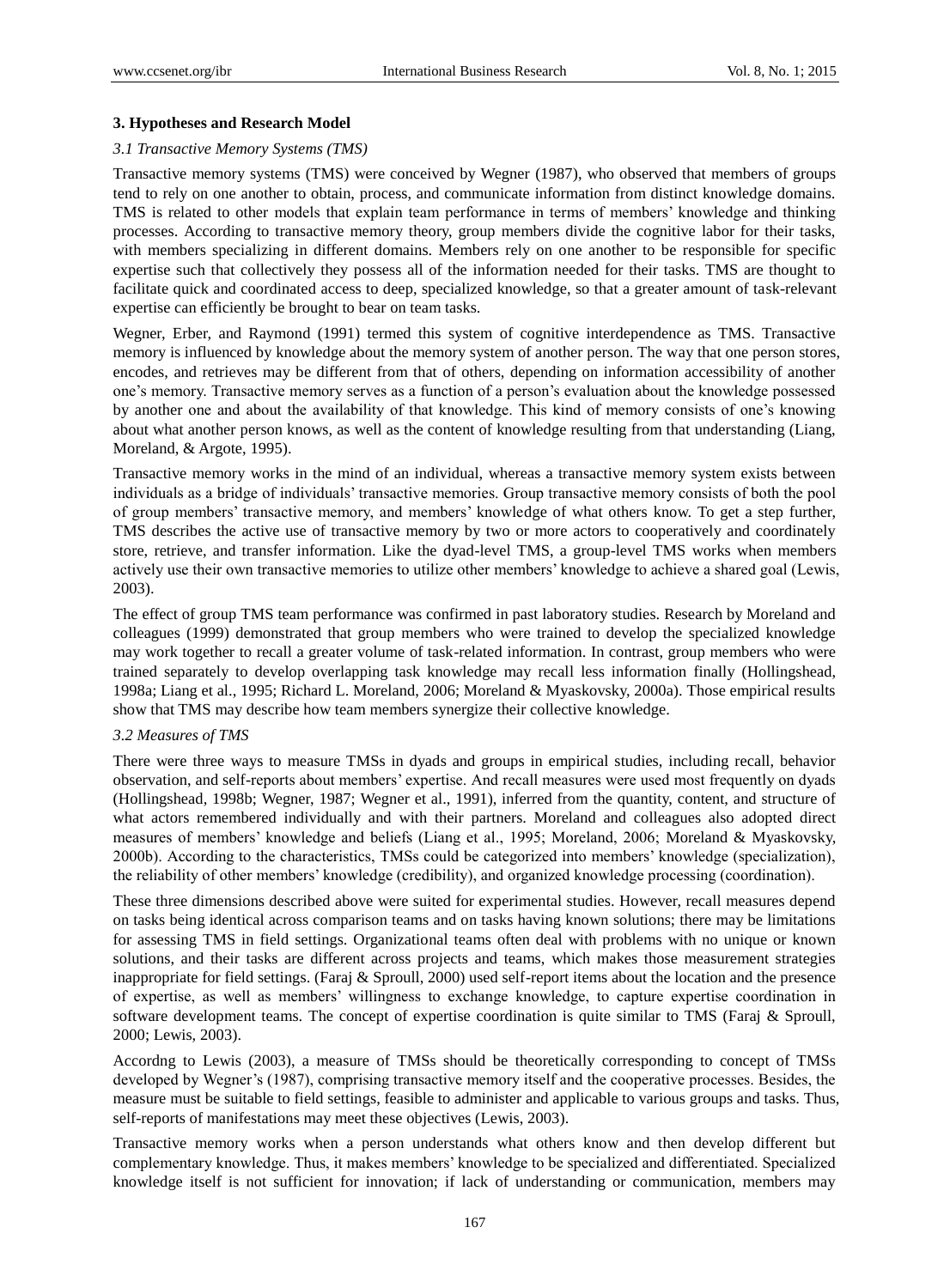probably develop overlapping knowledge. To build up differentiated expertise, specialization and credibility need to coexist, because members can focus on different knowledge when they rely on other actors to remember and retrieve other task-relevant information. Furthermore, TMS also include the coordinated processes which members use to combine and reorganize their transactive knowledge. Coordination follows members' understanding of who possesses what knowledge and how this knowledge fits each other. Finally, coordinated processes are combined with specialization and credibility to work as a whole transactive memory system.

## *3.3 The Effect of TMS (Group- Organization- Inter-Organization)*

TMS theory was originally developed for dyads in close relationships, memory performance of 118 individuals who had been in close dating relationships for at least 3 months was studied (Wegner et al., 1991). A transactive memory system is interesting precisely because it connects disparate minds. The fully integrated transactive structure is, in a sense, a deterioration of the richness and complex connectedness of individual minds that can be found in a group. Liang et al. (1995) pay attention to the task performance of laboratory work groups whose members were trained together or alone was investigated. The results indicated that group training improved group performance primarily by fostering the development of transactive memory systems among group members. Hollingshead (2001) designed a factorial that controlled expectations about the partner's knowledge (similar or different from the participant's) and cognitive interdependence, the degree to which participants' outcomes depended on whether they recalled the same or different information as their partner. These findings may help to explain the impact of previous experience and relationships on the development of transactive memory.

Anand et al. (1998) extends and adapts the model of transactive group memory to organizations. These works argue that information technology needs to be complemented by organization-level processes related to organizational memory. Several experiments (Hollingshead, 1998b, 2001; Richard L. Moreland, 2006) have shown that groups perform tasks better if their members are trained together rather than apart. The performance benefits of group training have been attributed to the development of transactive memory systems. (R.L. Moreland & Myaskovsky, 2000b) examined if such benefits come from better communication among group members. The results indicated that the answer is no. If being trained separately, group members had no chance to communicate with others. Compared to the groups whose members were trained apart, those groups whose members were trained together performed significantly better. Lewis's (2003) TMS research has identified three indicators of the level of development of a TMS (1) expertise specialization, (2) competence-based trust, and (3) expertise coordination. The more developed the TMS, (a) the greater the tendency for groups to delegate responsibility and specialize in different knowledge domains, (b) the higher the beliefs about the competence or the validity of a member's expertise, and (c) the higher the ability of team members to coordinate their work efficiently based on the knowledge of who knows what. Sharma and Ghosh (2007) used the Lewis' scale to test the teams of various sizes was selected randomly from Information and Technology companies heated in four different cities of India. Data on TMS were collected from team members whereas team leaders gave ratings on team performance. Overall results showed that small and medium size teams performed better than large size teams and TMS had greater impact on team performance in small and medium size teams(Sharma & Ghosh, 2007).

Existing TMS theories suggest that the best way to construct, evaluate, and use a TMS is through shared face to face experiences such as joint training (Liang et al., 1995; R.L. Moreland & Argote, 2003). When team members are trained together, rather than apart, they are able to better locate, integrate, and use each other's skills and knowledge. However, with ad hoc problem-specific collaborations, there is little time for joint training, and the collaborators may not have previously shared experiences. Jarvenpaa and Majchrzak (2008) investigated the relationships between security personnel in the private and public sectors, and identified the U.S. Federal Bureau of Investigation (FBI) InfraGard program as an appropriate source of respondents for survey. InfraGard encourages ad hoc collaborations of security professionals between private and public units, and it consists of an e-mail distribution list of individuals cleared to receive high-security information about security-related threats or potential threats, as well as discussion threads and regional chapter meetings to encourage individuals from various organizations to collaborate and share knowledge in response to specific security threat information. TMS literature has largely assumed that members have an interest in acting on the knowledge that the group believes they have (Hollingshead, 1998; Lewis, 2003; Liang et al., 1995; Moreland et al., 1999; Moreland & Myaskovsky, 2000). However, such congruence of knowledge and action cannot be assumed in mixed-motive networks where members often have no interest in participating in certain sharing activities. Therefore, in mixed-motive collaborations, antecedents for the development of a TMS must extend beyond joint training. They measured transactive memory using the 10-item scale developed by Lewis(2003), and asked individuals to rate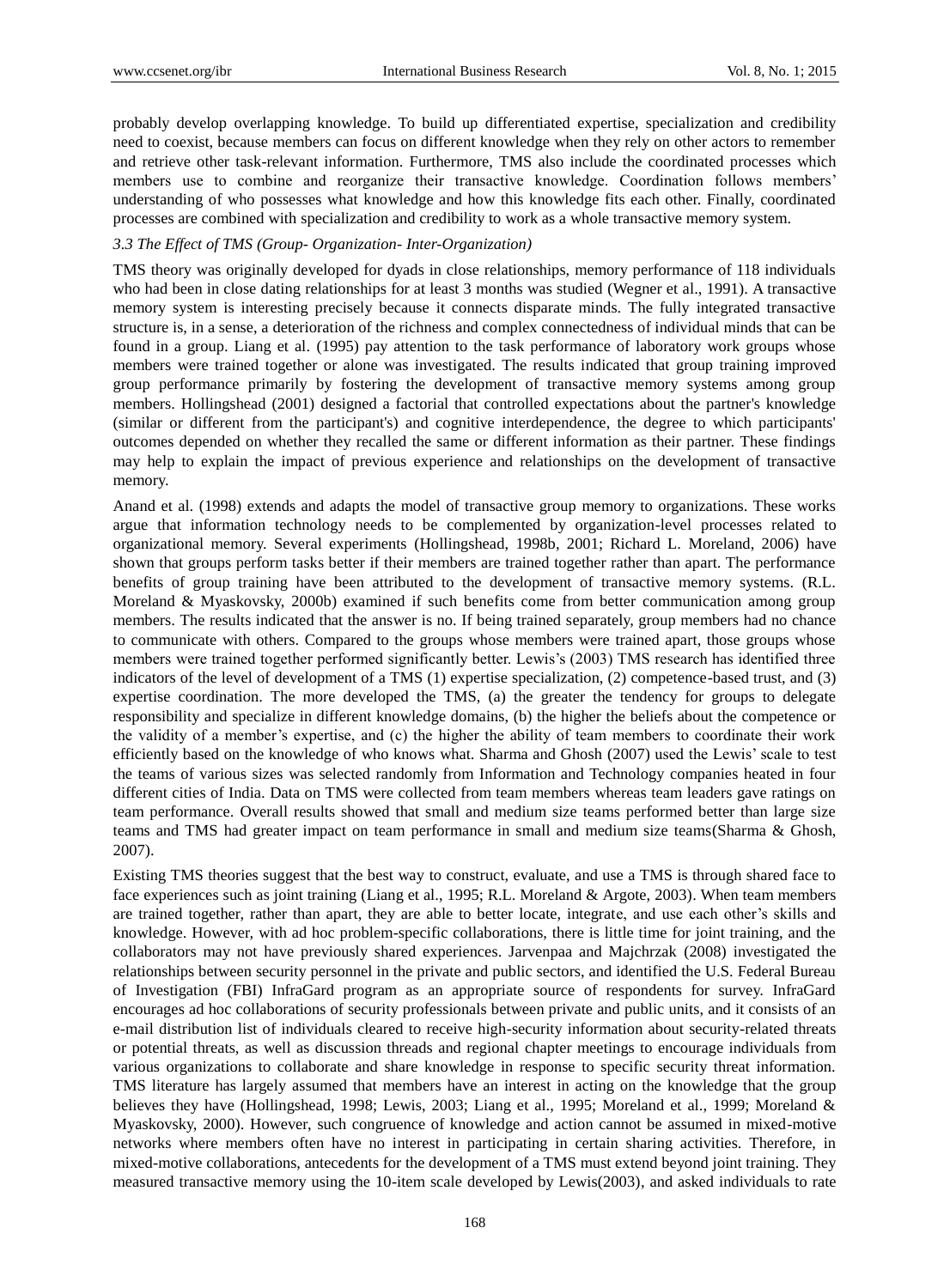their network's TMS based on their own personal interactions with others outside their employing organizations. They found that TMS may also be used to describe individuals' mental models of their ego-entered networks. The TMS of an individual's ego-centered network may affect her ability to coordinate with others in her network (Jarvenpaa & Majchrzak, 2008).

Past empirical studies provide strong evidence of the positive effects of transactive memory for group performance (Wegner et al., 1991). Past laboratory studies have also consistently shown TMSs to predict higher performance in couples' recall and work team performance (Hollingshead, 1998b; Lewis, 2003; Liang et al., 1995; Moreland & Myaskovsky, 2000b). But there are little studies to discuss how TMS influence on the performance of inter-organizational cooperation in regional innovation. Although a TMS is a group-level phenomenon, it exists as a function of the structure, content, and credibility of members' individual knowledge, implying that it may be appropriately measured at the individual level. A key concern is whether it can be accessed from an aggregation of individual members' responses to the scale. In other words, is a sum or average of member responses a meaningful team-level indicator of the TMS construct? Thus, this paper expected that the TMS scale would also be positively related to performance of inter-organizational cooperation in regional innovation.

*Hypothesis 1: Specialization will be positively associated with inter-organizational cooperation performance.*

*Hypothesis 2: Credibility will be positively associated with inter-organizational cooperation performance.*

*Hypothesis 3: Coordination will be positively associated with inter-organizational cooperation performance.*



Figure 1. Research Model

# **4. Methodology**

## *4.1 Sample & Measurement Tools*

Data is collected from the industries in central Taiwan, and we got 164 samples, most of samples are the executives in their companies, the second are engineers, and they exactly understand the situation about the company's research and policy of cooperation. That is appropriate for the requirements of the sample. Most of them are small and medium enterprises, with less than 100 employees. They participated in the cooperation for over 3 years in average, and 50 firms co-work with other units under formal contracts. Finally, 162 samples are included, and the effective response rate is 98.8%.

Transactive memory system was assessed by a scale developed by Kyle Lewis (Lewis, 2003). In this scale transactive memory is described as the memory that is influenced by the memory system of another person. This scale measures specialization, credibility, and coordination behaviors that reflect the cooperative memory characteristics of TMS. We modify the scale based on the situation in central Taiwan, so that it can become more appropriate to the research purpose.

There were 5 items in each of the subscale. A respondent needs 5 to 10 minutes time to complete the scale. Organizational members rated this scale on a 5-point scale. All the items used disagree-agree format in which  $1 =$ strongly disagree,  $2 =$  disagree,  $3 =$  neutral,  $4 =$  agree and  $5 =$  strongly agree, except three items for which the scoring was reversed. Alpha reliabilities of the specialization, credibility and coordination were found to be high for both constructs (0.69, 0.78, 0.67). The three constructs' reliabilities are close to 0.7, it means that the constructs' consistency is acceptable.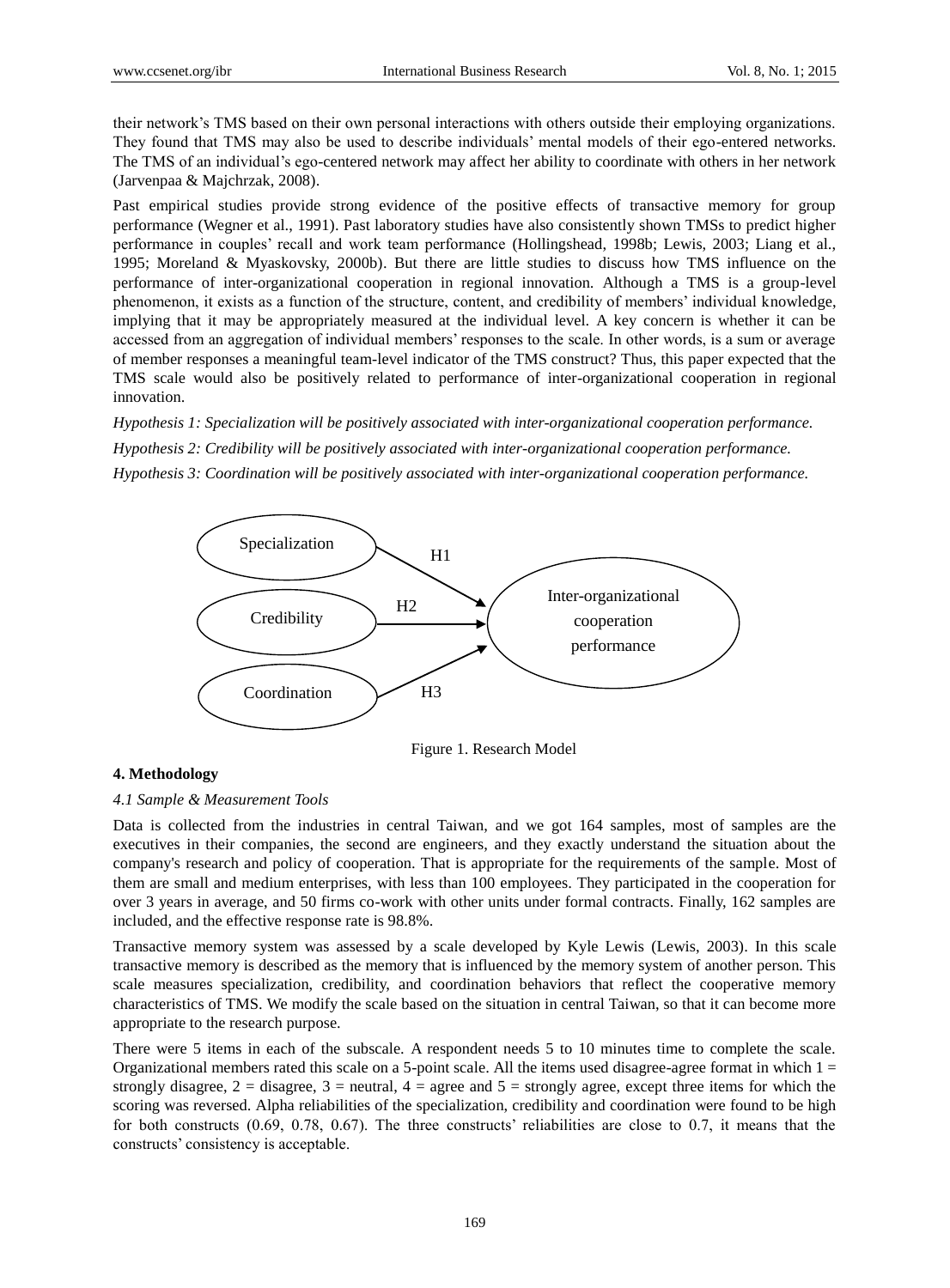| Table 1. Measures of specialization, credibility coordination, and performance |  |  |  |  |  |  |
|--------------------------------------------------------------------------------|--|--|--|--|--|--|
|--------------------------------------------------------------------------------|--|--|--|--|--|--|

| Constant                                     | Cronbach's Alpha |
|----------------------------------------------|------------------|
| Specialization                               | 0.69             |
| Credibility                                  | 0.78             |
| Coordination                                 | 0.67             |
| Inter-organizational cooperation performance | 0.89             |

### *4.2 Results*

The results of regression are discussing the relevance between the three constructs of TMS and inter-organizational cooperation performance. The hypotheses are tested by OLS regression. The dependent variable is inter-organizational cooperation performance of RIS and three interactive effects are tested separately.

Specialization is included but not reaches statistical significance ( $\beta = 0.091$ ,  $p > 0.05$ ), which indicates H1 is not supported. Credibility is included and reaches statistical significance ( $\beta$  = 0.360, p < 0.05), which indicates H2 is supported. Coordination is included and reaches statistical significance ( $\beta = 0.272$ , p < 0.05), which indicates H3 is supported.

Table 3. The results of regression

|            | Inter-organizational cooperation performance | Beta  |       | Sig.  |
|------------|----------------------------------------------|-------|-------|-------|
| <b>TMS</b> | (Constant)                                   |       | 3.717 | 0.000 |
|            | Specialization                               | 0.091 | 1.115 | 0.267 |
|            | Credibility                                  | 0.360 | 4.368 | 0.000 |
|            | Coordination                                 | 0.272 | 3.437 | 0.001 |

### **5. Discussion and Conclusion**

We try to apply the concept, TMS, into a higher level – regional innovation systems, to check if how the cooperative partners perceived each other may influence cooperative performance. According to the present survey results, credibility and coordination are positively associated with inter-organizational cooperation performance. However, specialization does not exert significant effect, which reminds us that, TMS may be a help to cooperation performance, but different sub dimensions should be taken into consideration. "Specification," denoting the evaluation of the knowledge and expertise of cooperative partner, may not be so important as "credibility" and "coordination." In other words, objective competency may be a point when choosing cooperative partner, nevertheless, the key points still lie in affective trust and interaction quality, which should not be neglected.

The other goal of this paper is to develop and validate TMS measures in inter-firm level, which would illustrate how TMS become a catalyst for inter-organizational cooperation in regional innovation systems. And the result reveals that TMS is positively related to the inter-organizational cooperation performance, realizing a positive effect of affective trust and smooth coordination between partners. The *alpha*s of specification, credibility, and coordination reach an acceptable level, which means, to some extent, there is internal consistency. However, three *alpha*s are still lower than .80, indicating that modification and validation is still needed in the future.

This research provides a number of managerial implications. First, the research provides some guidelines for policymakers to decide how to design cooperation mechanisms in managing the cooperative performance within regional innovation systems. Second, the empirical results show that the impact of specialization is less than credibility and coordination. This implies that's a firm's adoption decision of outside partner should consider the effect of credibility and coordination, instead of focusing on the specialization. For instance, the electronics company Merry in central Taiwan has developed human resource in the region by cooperating with the universities for many years. Not only did Merry donate the electric-acoustic laboratory to the university, but also provided intern opportunity in order to gain the expertise of human resource, and get more trust in their knowledge to enhance the credibility. With the frequently communication between Merry and cooperative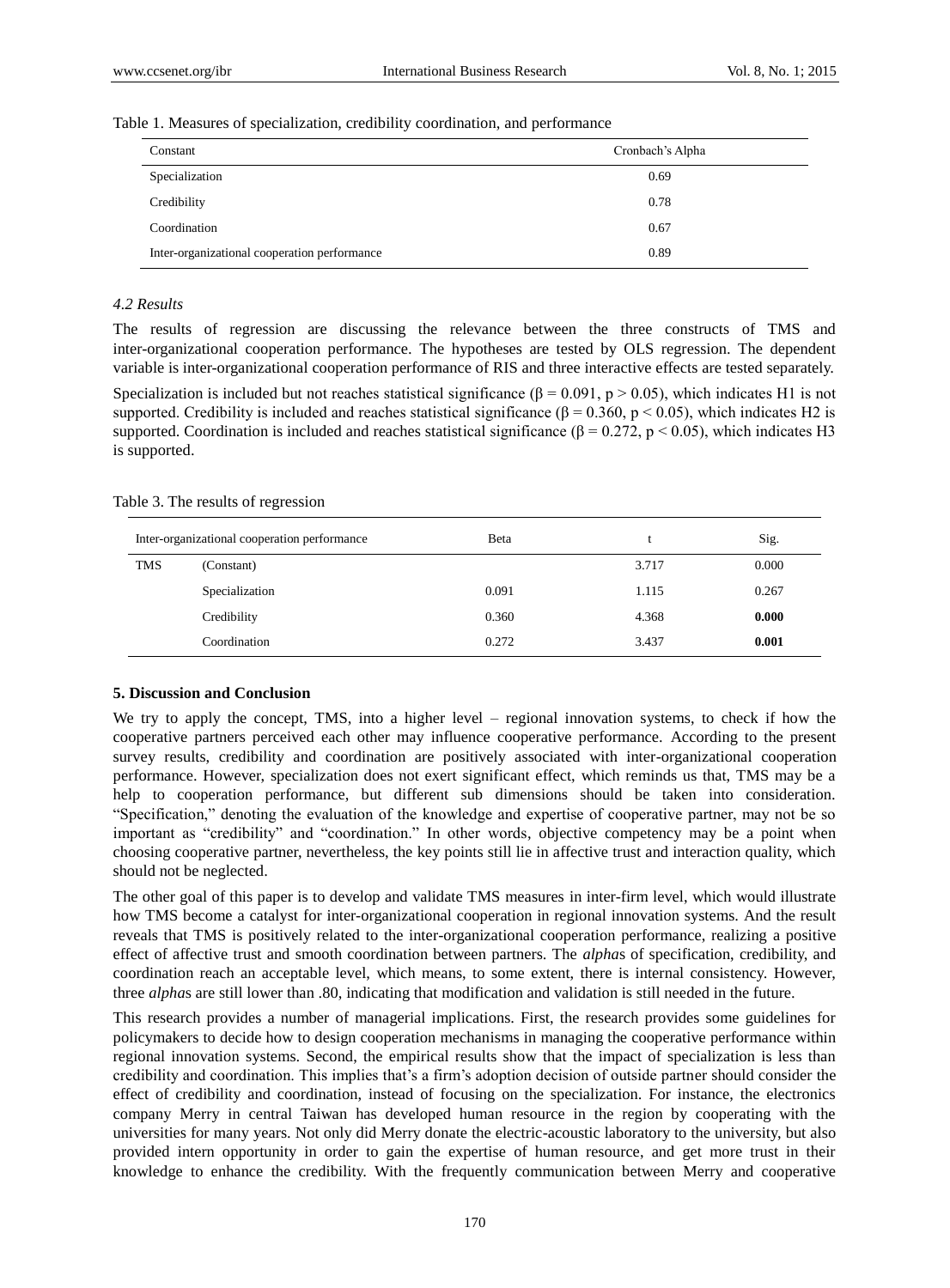universities, it would improve the coordination of the cooperation. Thus, most of the R&D team members of Merry are training by cooperation with universities in central Taiwan; it helps Merry controlling the fundamental core technology.

## **6. Limitations and Future Research**

Some limitations should be noted when applying the study findings to explain the catalyst of inter-organization cooperation. First, the sample size for our study was not large enough to make strong inferences about how TMS operate in different types of teamwork between organizations. Further research with larger samples and varied cooperation types is needed to validate the TMS scale and examine how TMS differs among cooperation types. Because of basic characteristics of central Taiwan industrial cluster, most of the samples comprise small and medium enterprises. Our implication should not be generalized to all cooperation in different firm size. Interviews and case study can be conducted on large enterprises to fill this gap.

Second, the measure presented here is a first step toward understanding how researchers examine cooperative memory systems and how they help organizations achieve superior performance. Further research need to establish the scale of the TMS as well as its applicability in different types of organizations.

#### **Acknowledgments**

We gratefully acknowledge the efforts and contributions of professor Chien-Tzu Tsai. And we also like to thank Ministry of Science and Technology and Taichung city government for their financial support.

#### **References**

- Anand, V., Manz, C. C., & Glick, W. H. (1998). An organizational memory approach to information management. *Academy of Management Review*, 796–809. http://dx.doi.org/10.5465/AMR.1998.1255639
- Andersson, M., & Karlsson, C. (2006). Regional innovation systems in small and medium-sized regions. *The Emerging Digital Economy*, 55–81. http://dx.doi.org/10.1007/3-540-34488-8\_4
- Autio, E. (1998). Evaluation of RTD in regional systems of innovation. *European Planning Studies, 6*(2), 131– 140. http://dx.doi.org/10.1080/09654319808720451
- Cooke, P., Gomez, U. M., & Etxebarria, G. (1997). Regional innovation systems: institutional and organisational dimensions. *Research Policy, 26*(4–5), 475–491. http://dx.doi.org/10.1016/S0048-7333(97)00025-5
- Cooke, P., Uranga, M. G., & Etxebarria, G. (1998). Regional systems of innovation: an evolutionary perspective. *Environment and Planning A, 30*, 1563–1584. http://dx.doi.org/10.1068/a301563
- Doloreux, D. (2002). What we should know about regional systems of innovation. *Technology in Society, 24*(3), 243–263. http://dx.doi.org/10.1016/S0160-791X(02)00007-6
- Faraj, S., & Sproull, L. (2000). Coordinating expertise in software development teams. *Management Science*, 1554–1568. http://dx.doi.org/10.1287/mnsc.46.12.1554.12072
- Gertler, M. S., & Levitte, Y. M. (2005). Local nodes in global networks: the geography of knowledge flows in biotechnology innovation. *Articles & Chapters*, 122. http://dx.doi.org/10.1080/13662710500361981
- Gregersen, B., & Johnson, B. (1996). Learning economies, innovation systems and European integration. *Regional Studies, 31*(5), 479–490. http://dx.doi.org/10.1080/00343409750132270
- Gupta, A. K., & Govindarajan, V. (1991). Knowledge flows and the structure of control within multinational corporations. *Academy of Management Review*, 768–792. http://dx.doi.org/10.5465/AMR.1991.4279628
- Gupta, A. K., & Govindarajan, V. (2000). Knowledge flows within multinational corporations. *Strategic Management Journal, 21*(4), 473.
- Hollingshead, A. B. (1998a). Communication, Learning, and Retrieval in Transactive Memory Systems. *Journal of Experimental Social Psychology, 34*(5), 423–442. http://dx.doi.org/10.1006/jesp.1998.1358
- Hollingshead, A. B. (1998b). Communication, Learning, and Retrieval in Transactive Memory Systems\* 1,\* 2. *Journal of Experimental Social Psychology, 34*(5), 423–442.
- Hollingshead, A. B. (2001). Cognitive interdependence and convergent expectations in transactive memory. *Journal of Personality and Social Psychology, 81*(6), 1080. http://dx.doi.org/10.1037/0022-3514.81.6.1080
- Jarvenpaa, S. L., & Majchrzak, A. (2008). Knowledge collaboration among professionals protecting national security: Role of transactive memories in ego-centered knowledge networks. *Organization Science, 19*(2), 260–276. http://dx.doi.org/10.1287/orsc.1070.0315